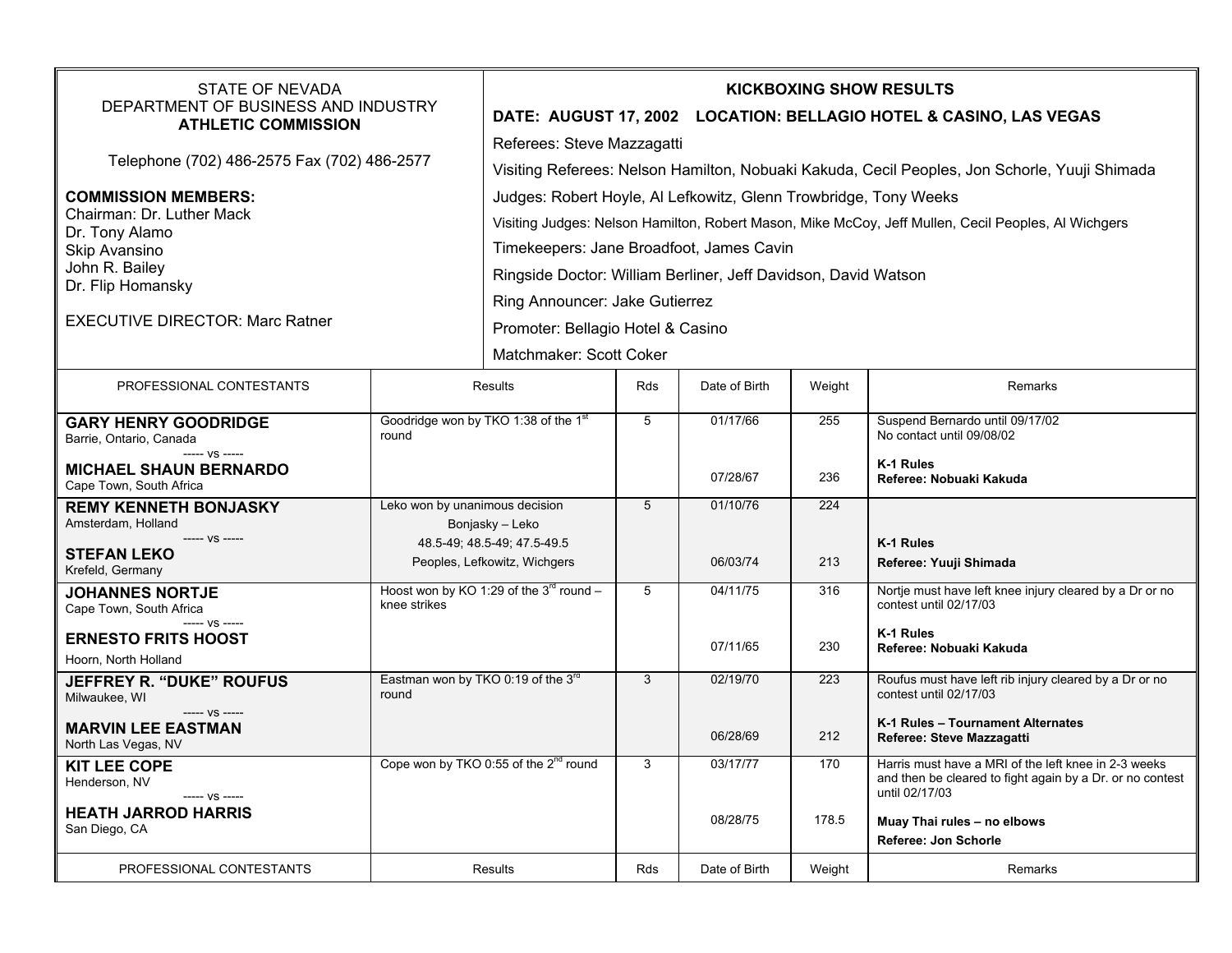| <b>BRIAN PAUL SCHWARTZ</b><br>Belmont, CA<br>$--- VS$ -----             | Schwartz won by KO 1:40 of the $2^{nd}$<br>round                                                                  | 3   | 03/30/74      | 170    | Suspend Ritch until 09/17/02<br>No contact training until 09/08/02                |  |
|-------------------------------------------------------------------------|-------------------------------------------------------------------------------------------------------------------|-----|---------------|--------|-----------------------------------------------------------------------------------|--|
| <b>SHANNON GREY RITCH</b><br>Gilbert, AZ                                |                                                                                                                   |     | 09/27/70      | 172    | <b>Full contact rules</b><br>Referee: Nelson Hamilton                             |  |
| <b>SHAWN CHRIS YACOUBIAN</b><br>Northridge, CA                          | Yacoubian won by unanimous decision<br>Yacoubian - Matamoros                                                      | 3   | 04/24/77      | 140    | Matamoros must clear right leg injury w/Dr or no contest<br>until 02/17/03        |  |
| $--- VS$ -----<br><b>MARCO T. MATAMOROS</b><br>Las Vegas, NV            | 30-28.5; 30-28; 30-28.5<br>Hamilton, Weeks, McCoy                                                                 |     | 06/21/80      | 145    | Muay Thai rules - no elbows<br>Referee: Steve Mazzagatti                          |  |
| <b>AMATEUR CONTESTANTS</b>                                              | Results                                                                                                           | Rds | Date of Birth | Weight | Remarks                                                                           |  |
| <b>EDWARD CHARLES MILLIS</b><br>Rancho Cucamonga, CA<br>$--- V.S$ $---$ | Millis won by technical decision - Millis<br>injured by an accidental knee to the<br>groin and could not continue | 3   | 08/04/67      | 182    | Millis must have testicle injury cleared by a Dr. or no<br>contest until 02/17/03 |  |
| <b>DAVID C. DENISEN</b><br>Sebastopol, CA                               |                                                                                                                   |     | 05/25/74      | 180    | Muay Thai rules - no elbows<br><b>Referee: Cecil Peoples</b>                      |  |

## **PAGE TWO of THREE**

## **AUGUST 17, 2002**

# **KICKBOXING RESULTS**

#### **K-1 Tournament fighter suspensions:**

MICHDRET RICARDO DUENAS – Must have left ribs x-rayed & cleared by a Dr or no contest until 02/17/03 PETR VONDRACHEK – Must have a CT Scan of the head & Suspended until 10/17/02 and no contact until 10/02/02 ADAM KEITH WATT – Suspended until 10/02/02 and no contact until 09/17/02 – left eyebrow laceration JAMES ANDREW THOMSON – Suspended until 10/02/02 and no contact until 09/17/02 PAVEL MAJER – Suspended until 10/17/02 and no contact until 10/02/02 MICHAEL A. McDONALD - Must have left hand x-rayed & cleared by a Dr or no contest until 02/17/03